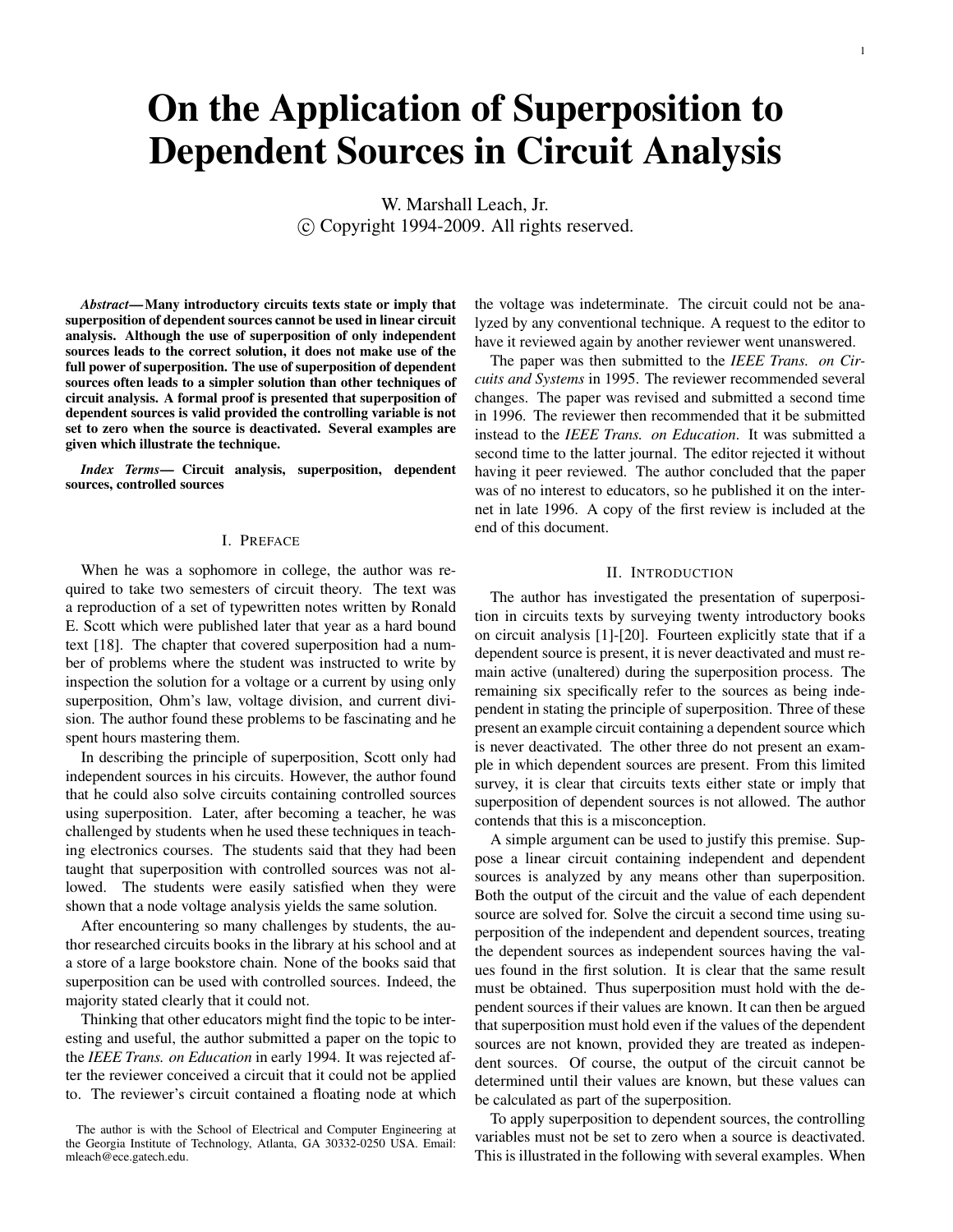all sources but one are deactivated, the circuit must contain no nodes at which the voltage is indeterminate and no branches in which the current is indeterminate. This specifically rules out cases where current sources are connected in series or voltage sources are connected in parallel. In such cases, superposition cannot be used even if all the sources are independent. For example, if two current sources having the same current are connected in series, the voltage at the common node between the sources is indeterminate. If two voltage sources having the same voltage are connected in parallel, the current in each source is indeterminate.

Because the techniques that are described in this paper are counter to those presented in all of the texts that the author has examined, the question arises as to which technique is the most effective as a teaching tool. The author has no quantitative way of evaluating this. However, he has used the methods successfully over a period of many years in teaching junior and senior level electronics courses at the Georgia Institute of Technology. He has received nothing but positive responses from students.

#### III. THE PRINCIPLE OF SUPERPOSITION

A proof of the principle of superposition is presented in [18], where all sources are considered to be independent. With some modifications, the proof presented here follows the one in [18], but it assumes that dependent sources are present. The starting point is to assume a general set of mesh or node equations for any given linear circuit. Node equations are assumed here. If the circuit contains voltage sources, they must first be converted into equivalent current sources by making Norton equivalent circuits. Such a transformation does not change the response of the network external to the source. In the case of a voltage source with no series resistance, a transformation which in [18] is called "pushing a voltage source through a node" must first be performed. This replaces a voltage source having no series resistance with several voltage sources, one in each of the branches radiating from the node to which the original source connects.

The general node equations for a linear circuit containing  $n$ nodes can be written

$$
+y_{11}v_1 - y_{12}v_2 \cdots - y_{1n}v_n = \Sigma i_1 -y_{12}v_1 + y_{22}v_2 \cdots - y_{2n}v_n = \Sigma i_2 \vdots -y_{1n}v_1 - y_{2n}v_2 \cdots + y_{nn}v_n = \Sigma i_3
$$
\n(1)

where  $\sum i_j$  is the sum of the currents delivered to node j by both independent and dependent sources,  $v_j$  is the voltage at node j,  $y_{jj}$  is the total admittance radiating from node j, and  $y_{ij}$  is the admittance between nodes  $i$  and  $j$ . The equations can be written in the matrix form  $Y \times v = i$ , where Y is an  $n \times n$  admittance matrix. Because the dependent sources are contained in the current vector  $\mathbf{i}$ , the Y matrix corresponds to what is called the branch admittance matrix. This is the admittance matrix with all dependent sources deactivated. It is symmetrical about the main diagonal, the main diagonal terms are all positive, and all off diagonal terms are negative.

$$
v_1 = \frac{1}{\Delta} \begin{vmatrix} \Sigma i_1 & -y_{12} & \cdots & -y_{1n} \\ \Sigma i_2 & y_{22} & \cdots & -y_{2n} \\ \vdots & \vdots & & \vdots \\ \Sigma i_n & -y_{2n} & \cdots & y_{nn} \end{vmatrix}
$$
 (2)

where  $\Delta$  is the determinant

$$
\Delta = \begin{vmatrix} y_{11} & -y_{12} & \cdots & -y_{1n} \\ -y_{12} & y_{22} & \cdots & -y_{2n} \\ \vdots & \vdots & & \vdots \\ -y_{1n} & -y_{2n} & \cdots & y_{nn} \end{vmatrix}
$$
 (3)

A cofactor expansion of (2) yields

$$
v_1 = \frac{\Delta_{11}}{\Delta} \Sigma i_1 - \frac{\Delta_{12}}{\Delta} \Sigma i_2 + \frac{\Delta_{13}}{\Delta} \Sigma i_3 - \frac{\Delta_{14}}{\Delta} \Sigma i_4 + \cdots
$$
 (4)

where  $\Delta_{ij}$  is the determinant formed by deleting row i and column j in  $\Delta$ . Similar solutions follow for the other node voltages.

Each term in (4) is identical to the term which would be written if only the current  $\Sigma i_j$  is active, thus proving the principle of superposition. But each  $\Sigma i_j$  can be a sum of both independent and dependent current sources. It follows that superposition applies to each of these sources. If a source connects from node  $j$  to the datum node, its current appears in the superposition at only one node. If a source connects between two nodes, neither of which is the datum node, its current appears in the superposition at two nodes. In this case, superposition can be applied to each side of the source by treating the two sides as separate current sources, each of which can be turned on and off independently.

The above proof does not imply the controlling variables of a dependent source are deactivated when applying superposition to the source. Only the output of the source is set to zero. This procedure makes it is possible to write circuit equations by considering only one source at a time or to one side of a source at a time. This considerably simplifies the use of superposition with dependent sources compared to the way that it is presented in most circuits texts.

#### IV. EXAMPLES

The following examples illustrate the proper use of superposition of dependent sources. All superposition equations are written by inspection using voltage division, current division, series-parallel combinations, and Ohm's law. In each case, it is simpler not to use superposition if the dependent sources remain active. Some of the examples are taken from texts cited in the references.

#### *A. Example 1*

This example comes from [7]. The object is to solve for the current  $i$  in the circuit of Fig. 1. By superposition, one can write

$$
i = \frac{24}{3+2} - 7\frac{2}{3+2} - \frac{3i}{3+2} = 2 - \frac{3}{5}i
$$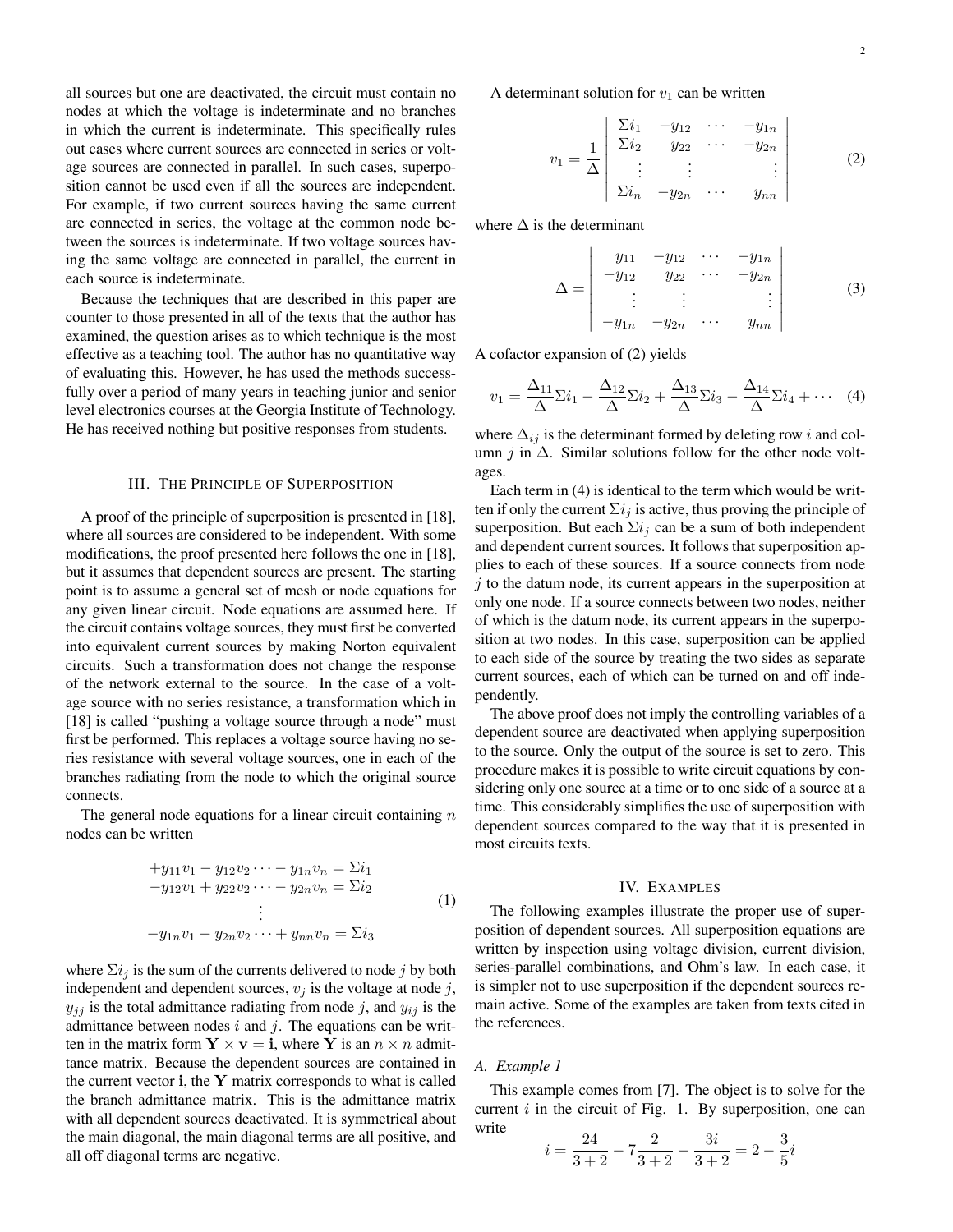

Fig. 1. Circuit for example 1.

Solution for *i* yields

$$
i = \frac{2}{1 + 3/5} = \frac{5}{4} \,\mathrm{A}
$$

If the controlled source is not zeroed in the superposition, two solutions must be found. Let  $i = i_a + i_b$ , where  $i_a$  is the solution with the 7 A source zeroed and  $i<sub>b</sub>$  is the solution with the 24 V source zeroed. We can write two loop equations.

$$
-24 + i_a (3 + 2) + 3i_a = 0 \text{ which yields } i_a = \frac{24}{8} = 3 \text{ A}
$$

$$
3i_b + 2(i_b + 7) + 3i_b = 0 \text{ which yields } i_b = -\frac{7}{4} \text{ A}
$$

The total solution is

$$
i = i_a + i_b = \frac{5}{4} A
$$

This is the same answer obtained by using superposition of the controlled source.

#### *B. Example 2*

This example comes from [9]. The object is to solve for the voltages  $v_1$  and  $v_2$  across the current sources in Fig. 2, where the datum node is the lower branch. By superposition, the current  $i$  is given by

$$
i = 2\frac{7}{7+15+5} + \frac{3}{7+15+5} + 4i\frac{7+15}{7+15+5} = \frac{17}{27} + \frac{88}{27}i
$$

Solution for *i* yields

$$
i = \frac{17/27}{1 - 88/27} = -\frac{17}{61} \,\mathrm{A}
$$

Although superposition can be used to solve for  $v_1$  and  $v_2$ , it is simpler to write

$$
v_2 = 5i = -1.393
$$
V  $v_1 = v_2 - (4i - i) 15 = 11.148$ V

If superposition is not used at all, the circuit equations are

$$
2 - \frac{v_1 - 3}{7} - \frac{v_1 - v_2}{15} = 0 \quad 4i - \frac{v_{2b}}{5} - \frac{v_2 - v_1}{15} = 0 \quad i = \frac{v_2}{5}
$$

These three equations can be solved simultaneously for  $v_1$ ,  $v_2$ , and  $i$ . If superposition of the independent sources is used, two solutions must be found. Let  $v_1 = v_{1a} + v_{1b}$ ,  $v_2 = v_{2a} + v_{2b}$ , and  $i = i_a + i_b$ , where the *a* subscript denotes the solution with the  $3V$  source zeroed and the  $b$  subscript denotes the solution with the 2 A source zeroed. The node voltage equations are

$$
2 - \frac{v_{1a}}{7} - \frac{v_{1a} - v_{2a}}{15} = 0 \quad 4i_a - \frac{v_{2a}}{5} - \frac{v_{2a} - v_{1a}}{15} = 0 \quad i_a = \frac{v_{2a}}{5}
$$



Fig. 2. Circuit for example 2.

$$
-\frac{v_{1b}-3}{7} - \frac{v_{1b}-v_{2b}}{15} = 0 \quad 4i_b - \frac{v_{2b}}{5} - \frac{v_{2b}-v_{1b}}{15} = 0 \quad i_b = \frac{v_{2b}}{5}
$$

It should be obvious without going further that not using superposition at all leads to a solution with less work. However, the first solution that included the dependent source in the superposition is simpler.

#### *C. Example 3*

This example comes from [4]. The object is to solve for the current  $i_1$  in the circuit of Fig. 3. By superposition, one can write

$$
i_1 = \frac{30}{6+4+2} + 3\frac{4}{6+4+2} - 8i_1\frac{6}{6+4+2} = \frac{42}{12} - 4i_1
$$

Solution for  $i_1$  yields

$$
i_1 = \frac{42/12}{1+4} = 0.7 \,\mathrm{A}
$$



Fig. 3. Circuit for example 3.

#### *D. Example 4*

This example comes from [4]. The object to solve for the Thévenin equivalent circuit seen looking into the terminals A−  $A'$  in the circuit of Fig. 4. By superposition, the voltage  $v_x$  is given by

$$
v_x = (3 - i_o) (2||40) + 5v_x \frac{2}{40 + 2} = \frac{80}{42} (3 - i_o) + \frac{10}{42} v_x
$$

where  $i<sub>o</sub>$  is the current drawn by any external load and the symbol "||" denotes a parallel combination. Solution for  $v_x$  yields

$$
v_x = \frac{80/42}{1 - 10/42} (3 - i_o) = 2.5 (3 - i_o)
$$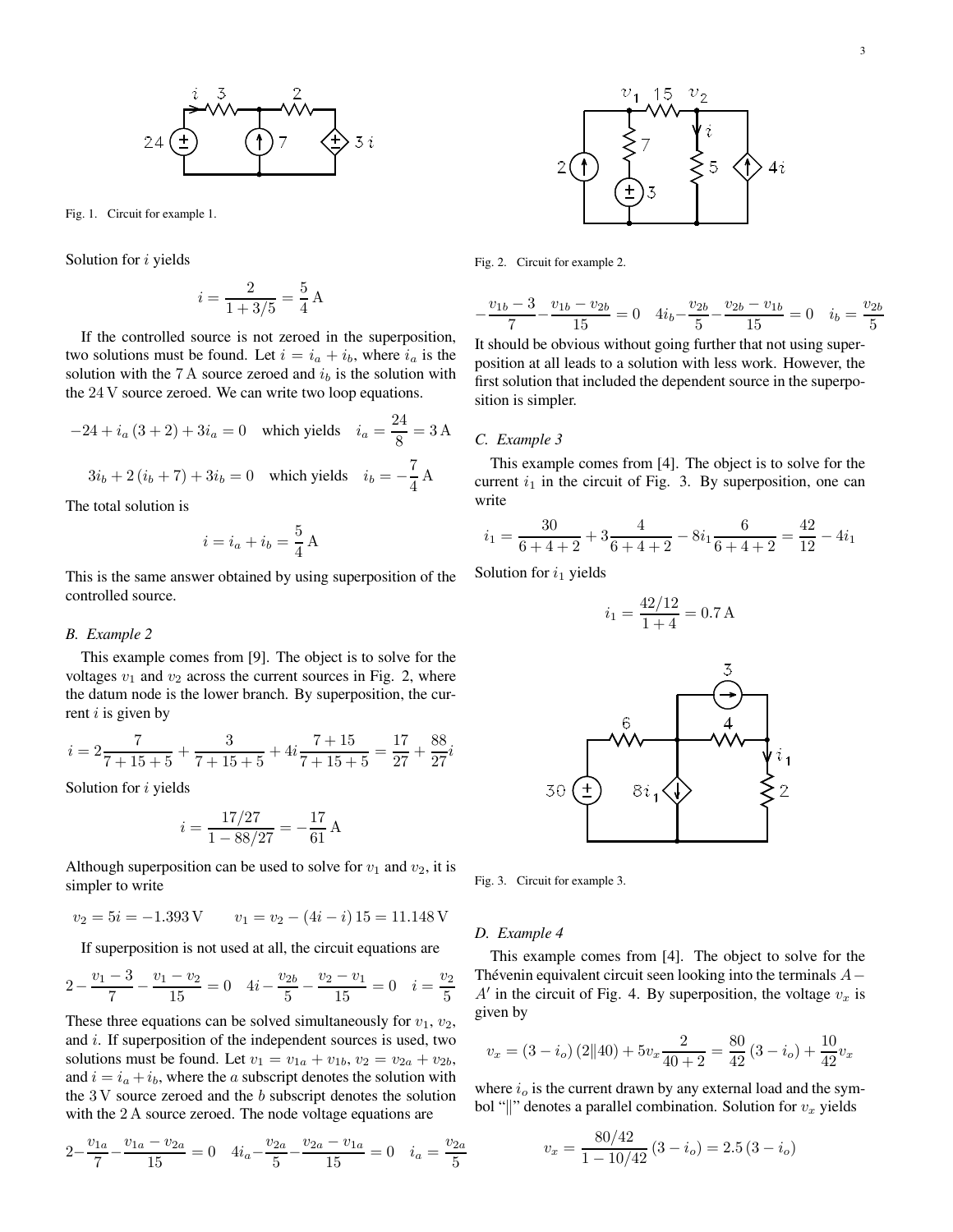

Fig. 4. Circuit for example 4.

Although superposition can be used to solve for  $v<sub>o</sub>$ , it is simpler to write

$$
v_o = v_x - 5v_x = -30 + 10i_o
$$

It follows that the Thévenin equivalent circuit consists of a  $-30$  V source in series with a  $-10\Omega$  resistor. The circuit is shown in Fig. 5.



Fig. 5. Thévenin equivalent circuit.

#### *E. Example 5*

This example comes from [15]. The object is to solve for the voltage  $v<sub>o</sub>$  in the circuit of Fig. 6. By superposition, the current  $i<sub>b</sub>$  is given by

$$
i_b = \frac{70}{4||20+2||10} \frac{20}{4+20} + \frac{50}{10+4||20||2} \frac{20||2}{4+20||2} \n- \frac{2i_b}{20||2+4||10} \frac{10}{4+10} \n= \frac{35}{3} + \frac{25}{18} - \frac{11}{36}i_b
$$

Solution for  $i<sub>b</sub>$  yields

$$
i_b = \frac{35/3 + 25/18}{1 + 11/36} = 10 \,\mathrm{A}
$$

Although superposition can be used to solve for  $v<sub>o</sub>$ , it is simpler to write

$$
v_o = 70 - 4i_b = 30 \,\mathrm{V}
$$

## *F. Example 6*

This example comes from [15]. The object is to solve for the voltage  $v<sub>o</sub>$  in the circuit of Fig. 7. By superposition, the voltage  $v_{\Delta}$  is given by

$$
v_{\Delta} = -0.4v_{\Delta} \times 10 + 5 \times 10
$$



Fig. 6. Circuit for example 5.

This can be solved for  $v_{\Delta}$  to obtain

$$
v_{\Delta} = \frac{5 \times 10}{1 + 0.4 \times 10} = 10 \,\mathrm{V}
$$

By superposition,  $i_{\Delta}$  is given by

$$
i_{\Delta} = \frac{10}{5+20} - 0.4v_{\Delta}\frac{20}{20+5} = \frac{10}{25} - 0.4v_{\Delta}\frac{20}{25} = -\frac{70}{25} A
$$

Thus  $v<sub>o</sub>$  is given by

$$
v_o = 10 - 5i_\Delta = 24\,\mathrm{V}
$$



Fig. 7. Circuit for example 6.

## *G. Example 7*

This example comes from [13] in which it is stated in bold, red letters, "Source superposition cannot be used for dependent sources." The object is to solve for the voltage  $v$  as a function of  $v<sub>s</sub>$  and  $i<sub>s</sub>$  in the circuit in Fig. 8. By superposition, the current i is given by

$$
i = \frac{v_s}{5} - \frac{2}{5}i_s - \frac{3}{5} \times 3i
$$

This can be solved for  $i$  to obtain

$$
i = \frac{v_s}{14} - \frac{i_s}{7}
$$

By superposition, the voltage  $v$  is given by

$$
v = \frac{v_s}{5} - \frac{2}{5}i_s + \frac{2}{5} \times 3i
$$
  
=  $\frac{v_s}{5} - \frac{2}{5}i_s + \frac{2}{5} \times 3\left(\frac{v_s}{14} - \frac{i_s}{7}\right)$   
=  $\frac{2}{7}v_s - \frac{4}{7}i_s$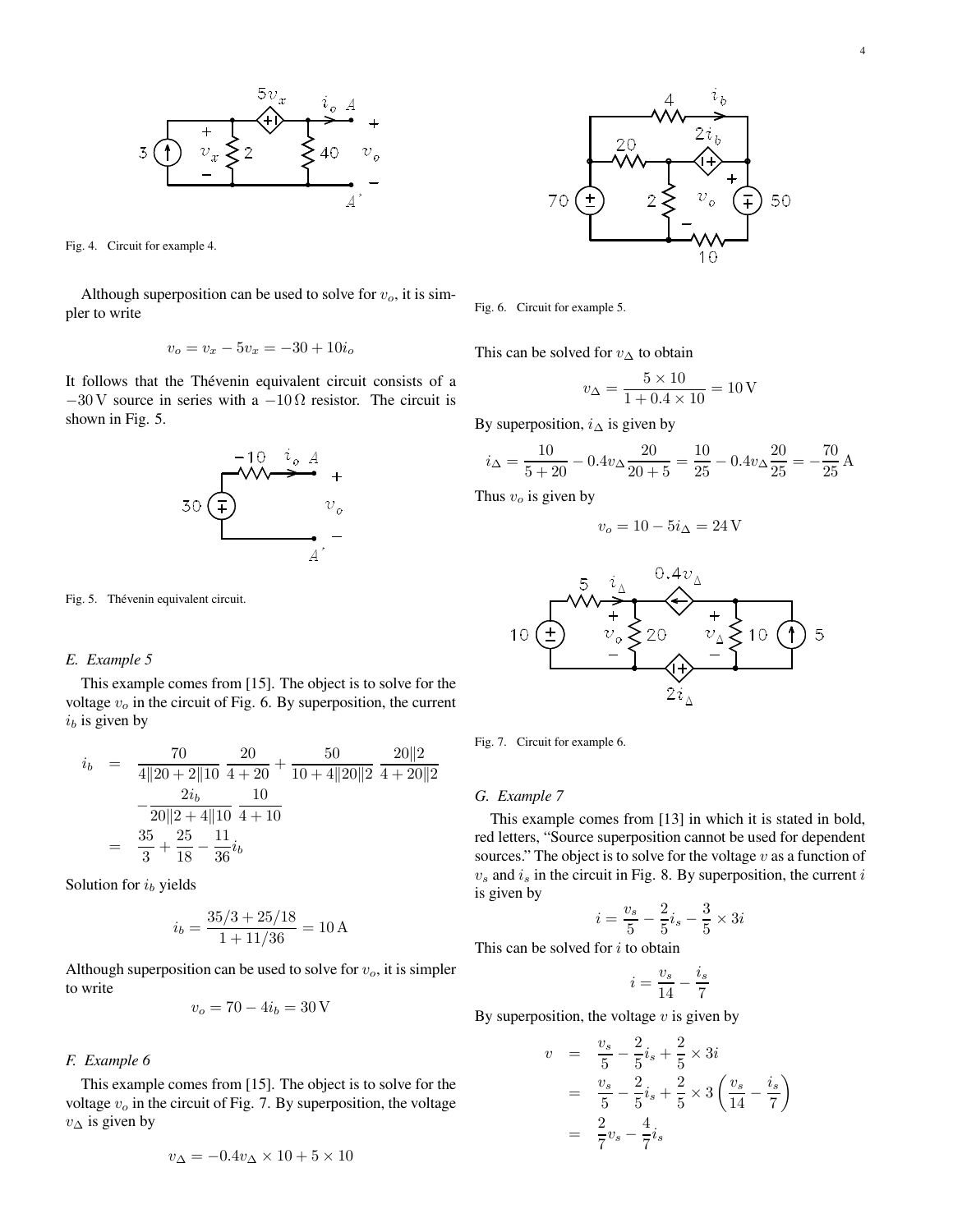

Fig. 8. Circuit for Example 7.

#### *H. Example 8*

This example illustrates the use of superposition in solving for the dc bias currents in a BJT. The object is to solve for the collector current  $I_C$  in the circuit of Fig. 9. Although no explicit dependent sources are shown, the three BJT currents are related by  $I_C = \beta I_B = \alpha I_E$ , where  $\beta$  is the current gain and  $a = \frac{\beta}{1 + \beta}$ . If any one of the currents is zero, the other two must also be zero. However, the currents can be treated as independent variables in using superposition.



Fig. 9. Circuit for example 8.

By superposition of  $V^+$ ,  $I_B = I_C/\beta$ , and  $I_C$ , the voltage  $V_B$ is given by

$$
V_B = V^+ \frac{R_2}{R_C + R_1 + R_2} - \frac{I_C}{\beta} [(R_C + R_1) \| R_2]
$$

$$
-I_C \frac{R_C R_2}{R_C + R_1 + R_2}
$$

A node-voltage solution for  $V_B$  requires the solution of two simultaneous equations to obtain the same answer which superposition yields by inspection. This equation and the equation

$$
V_B = V_{BE} + \frac{I_C}{\alpha} R_E
$$

can be solved for  $I_C$  to obtain

$$
I_C = \frac{V^+ \frac{R_2}{R_C + R_1 + R_2} - V_{BE}}{\frac{(R_C + R_1)\|R_2}{\beta} + \frac{R_C R_2}{R_C + R_1 + R_2} + \frac{R_E}{\alpha}}
$$

In most contemporary electronics texts, the value  $V_{BE} = 0.7$  V is assumed in BJT bias calculations.

#### *I. Example 9*

This example illustrates the use of superposition to solve for the small-signal base input resistance of a BJT. Fig. 10 shows the small-signal BJT hybrid-pi model with a current source  $i<sub>b</sub>$ connected from the base to ground, a resistor  $R_E$  from emitter to ground, and a resistor  $R_C$  from collector to ground. In the model,  $r_{\pi} = V_T/I_B$  and  $r_0 = (V_A + V_{CE})/I_C$ , where  $V_T$  is the thermal voltage,  $I_B$  is the dc base current,  $V_A$  is the Early voltage,  $V_{CE}$  is the dc collector-emitter voltage, and  $I_C$  is the dc collector current. The base input resistance is given by  $r_{ib} =$  $v_b/i_b$ .



Fig. 10. Circuit for example 9.

By superposition of  $i_b$  and  $\beta i_b$ , the base voltage  $v_b$  is given by

$$
v_b = i_b [r_{\pi} + R_E || (r_0 + R_C)] + \beta i_b \frac{r_0}{R_E + r_0 + R_C} R_E
$$

This can be solved for the base input resistance  $r_{ib} = v_b/i_b$  to obtain

$$
r_{ib} = r_{\pi} + R_E || (r_0 + R_C) + \frac{\beta r_0 R_E}{R_E + r_0 + R_C}
$$

which simplifies to

$$
r_{ib} = r_{\pi} + R_E \frac{(1+\beta) r_0 + R_C}{R_E + r_0 + R_C}
$$

A node-voltage solution for  $r_{ib}$  requires the solution of three simultaneous equations to obtain the same answer which follows almost trivially by superposition.

#### *J. Example 10*

This example illustrates the use of superposition to solve for the small-signal collector input resistance of a BJT. Fig. 11 shows the small-signal BJT hybrid-pi model with a current source  $i_c$  connected from collector to ground, a resistor  $R_B$ from base to ground, and a resistor  $R_E$  from emitter to ground. In the model,  $r_{\pi} = V_T/I_B$  and  $r_0 = (V_A + V_{CE})/I_C$ , where  $V_T$  is the thermal voltage,  $I_B$  is the dc base current,  $V_A$  is the Early voltage,  $V_{CE}$  is the dc collector-emitter voltage, and  $I_C$  is the dc collector current. The collector input resistance is given by  $r_{ic} = v_c/i_c$ .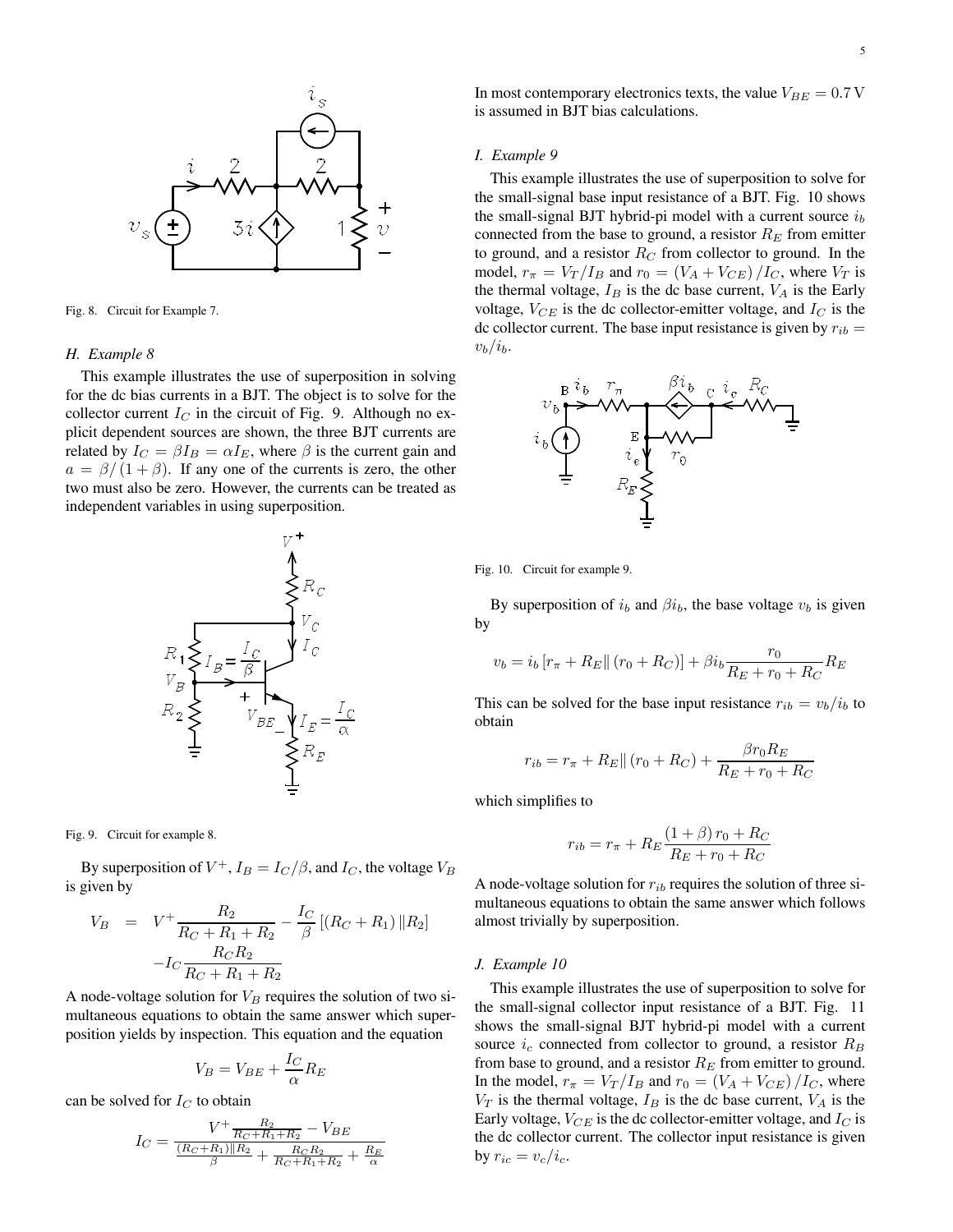



Fig. 11. Circuit for Example 10.

By superposition of  $i_c$  and  $\beta i_b$ , the collector voltage is given by

$$
v_c = i_c [r_0 + (R_B + r_\pi) || R_E] - \beta i_b r_0
$$

Current division can be used to express  $i<sub>b</sub>$  in this equation in terms of  $i_c$  as follows:

$$
i_b = -i_c \frac{R_E}{R_B + r_\pi + R_E}
$$

Substitution of this equation for  $i<sub>b</sub>$  into the the equation for  $v<sub>c</sub>$ yields

$$
v_c = i_c \left[ r_0 + (R_B + r_\pi) \| R_E + \frac{\beta R_E}{R_B + r_\pi + R_E} r_0 \right]
$$

It follows that the collector resistance is given by

$$
r_{ic} = \frac{v_c}{i_c} = r_0 \left( 1 + \frac{\beta R_E}{R_B + r_\pi + R_E} \right) + (R_B + r_\pi) \| R_E
$$

The drain resistance  $r_{id}$  of a FET can be obtained from this expression by using the relation  $r_{\pi} = \beta/g_m$  and taking the limit as  $\beta \rightarrow \infty$  to obtain

$$
r_{id} = r_0 \left( 1 + g_m R_S \right) + R_S
$$

In this equation, the resistance  $R<sub>S</sub>$  in series with the FET source replaces the resistance  $R_E$  in series with the BJT emitter.

#### *K. Example 11*

This example illustrates the use of superposition to solve for the small-signal emitter input resistance of a BJT. Fig. 12 shows the small-signal BJT hybrid-pi model with a voltage source  $v_e$ connected from emitter to ground, a resistor  $R_B$  from base to ground, and a resistor  $R_C$  from collector to ground. In the model,  $r_{\pi} = V_T/I_B$  and  $r_0 = (V_A + V_{CE})/I_C$ , where  $V_T$ is the thermal voltage,  $I_B$  is the dc base current,  $V_A$  is the Early voltage,  $V_{CE}$  is the dc collector-emitter voltage, and  $I_C$  is the dc collector current. The emitter input resistance is given by  $r_{ie} = -v_e/i_e.$ 

By superposition of  $v_e$  and  $\beta i_b$ , the emitter current is given by

$$
i_e = -\frac{v_e}{(R_B + r_{\pi}) \left\| (r_0 + R_C) \right\| + \beta i_b \frac{r_0}{r_0 + R_C}
$$

The base current is a function of  $v_e$  only and is given by

$$
i_b = -\frac{v_e}{R_B + r_\pi}
$$

Fig. 12. Circuit for Example 11.

Substitution of this equation for  $i<sub>b</sub>$  into the the equation for  $i<sub>e</sub>$ yields

$$
i_e = -\frac{v_e}{(R_B + r_\pi) || (r_0 + R_C)} - \beta \frac{v_e}{R_B + r_\pi} \frac{r_0}{r_0 + R_C}
$$
  
= 
$$
-v_e \frac{1 + \beta r_0 / (R_B + r_\pi + r_0 + R_C)}{(R_B + r_\pi) || (r_0 + R_C)}
$$

It follows that the emitter resistance is given by

$$
r_{ie} = \frac{v_e}{-i_e} = \frac{(R_B + r_\pi) \parallel (r_0 + R_C)}{1 + \beta r_0 / (R_B + r_\pi + r_0 + R_C)}
$$

If  $r_0 \rightarrow \infty$ , the equation for the emitter resistance becomes  $r_{ie} = (R_B + r_\pi)/(1 + \beta).$ 

The source resistance  $r_{is}$  of a FET can be obtained from this expression by using the relation  $r_{\pi} = \beta/g_m$  and taking the limit as  $\beta \rightarrow \infty$  to obtain

$$
r_{is} = \frac{r_0 + R_D}{1 + g_m r_0}
$$

In this equation, the resistance  $R_D$  in series with the FET drain replaces the resistance  $R_C$  in series with the BJT collector. If  $r_0 \rightarrow \infty$ , the equation for the source resistance becomes  $r_{is}$  =  $1/g_m$ .

#### *L. Example 12*

This example illustrates the use of superposition with an opamp circuit. The circuit is shown in Fig. 13. The object is to solve for  $v_O$ . With  $v_2 = 0$ , it follows that  $v_A = v_1$ ,  $v_B = 0$ , and  $v_C = \left[1 + R_4 / (R_3 || R_5)\right] v_1$ . By superposition of  $v_A$  and  $v_C$ ,  $v_O$  can be written

$$
v_O = -\frac{R_2}{R_5}v_A - \frac{R_2}{R_1}v_C = -\left[\frac{R_2}{R_5} + \frac{R_2}{R_1}\left(1 + \frac{R_4}{R_3||R_5}\right)\right]v_1
$$

With  $v_1 = 0$ , it follows that  $v_A = 0$ ,  $v_B = v_2$ , and  $v_C =$  $-(R_4/R_5)v_2$ . By superposition of  $v_2$  and  $v_C$ ,  $v_O$  can be written

$$
v_O = \left(1 + \frac{R_2}{R_1 || R_5}\right) v_2 - \frac{R_2}{R_1} v_C
$$
  
= 
$$
\left(1 + \frac{R_2}{R_1 || R_5} + \frac{R_2}{R_1} \frac{R_4}{R_5}\right) v_2
$$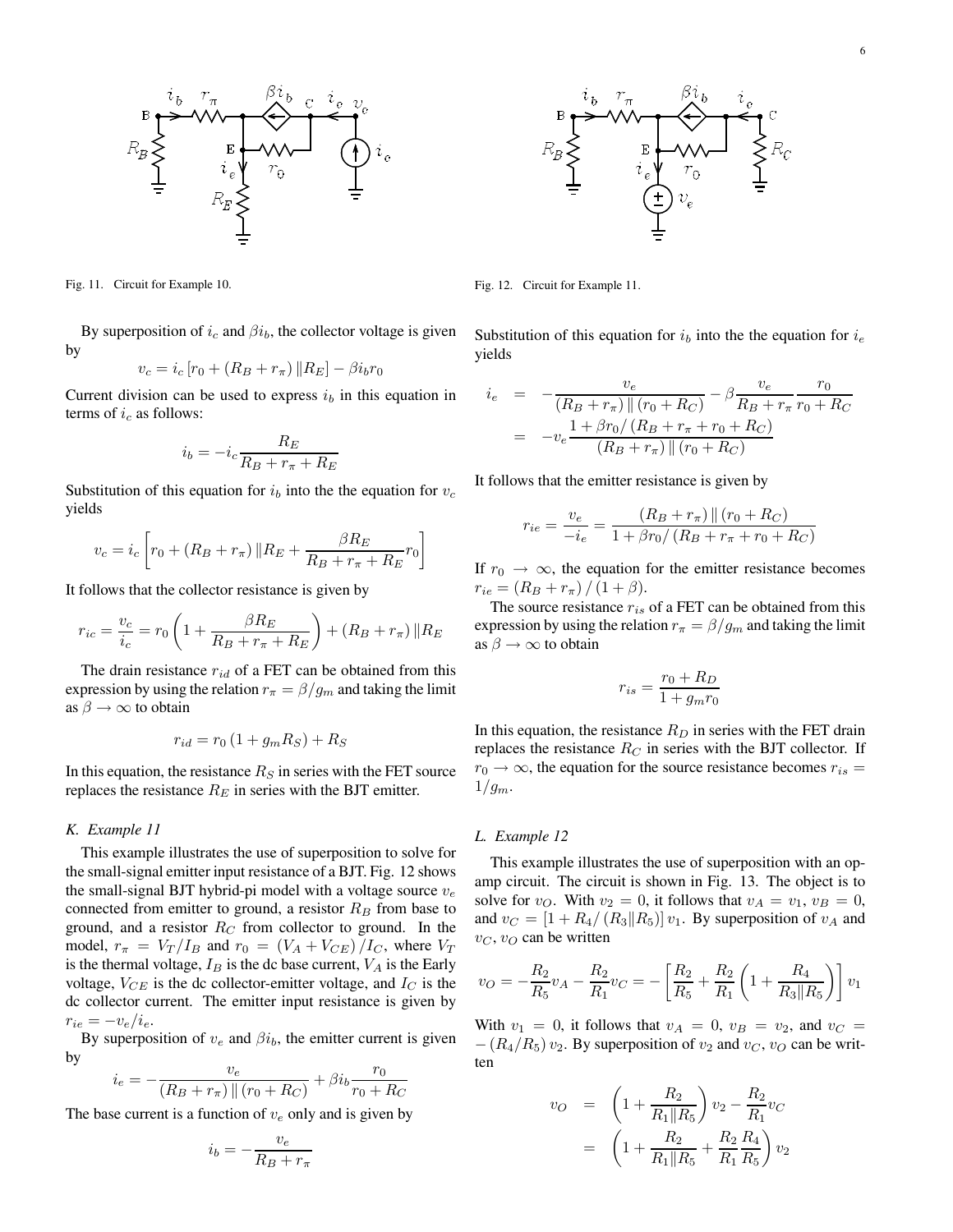Thus the total expression for  $v<sub>O</sub>$  is

$$
v_O = -\left[\frac{R_2}{R_5} + \frac{R_2}{R_1}\left(1 + \frac{R_4}{R_3||R_5}\right)\right]v_1
$$

$$
+ \left(1 + \frac{R_2}{R_1||R_5} + \frac{R_2}{R_1}\frac{R_4}{R_5}\right)v_2
$$



Fig. 13. Circuit for Example 12.

#### *M. Example 13*

Figure 14 shows a circuit that might be encountered in the noise analysis of amplifiers. The amplifier is modeled by a zparameter model. The square sources represent noise sources.  $V_{ts}$  and  $I_{tA}$ , respectively, model the thermal noise generated by  $Z_s$  and  $Z_A$ .  $V_n$  and  $I_n$  model the noise generated by the amplifier. The amplifier load is an open circuit so that  $I_2 = 0$ . The open-circuit output voltage is given by

$$
V_{o(oc)} = z_{12}I_1 + I_A Z_A
$$

By superposition, the currents  $I_1$  and  $I_A$  are given by

$$
I_1 = \frac{V_s + V_{ts} + V_n}{Z_S + Z_A + z_{11}} + I_n \frac{Z_S + Z_A}{Z_S + Z_A + z_{11}}
$$

$$
-I_{tA} \frac{Z_A}{Z_S + Z_A + z_{11}}
$$

$$
I_A = \frac{V_s + V_{ts} + V_n}{Z_S + Z_A + z_{11}} - I_n \frac{z_{11}}{Z_S + Z_A + z_{11}}
$$

$$
+I_{tA} \frac{Z_S + z_{11}}{Z_S + Z_A + z_{11}}
$$

Note that when  $I_n = 0$ , the sources  $V_s$ ,  $V_{ts}$ , and  $V_n$  are in series and can be considered to be one source equal to the sum of the three. When these are substituted into the equation for  $V_{o(oc)}$ and the equation is simplified, we obtain

$$
V_{o(oc)} = \frac{z_{21} + Z_A}{Z_S + Z_A + z_{11}} \left[ V_s + V_{ts} + V_n + I_n \frac{(Z_S + Z_A) z_{21} - Z_A z_{11}}{z_{21} + Z_A} - I_{tA} \frac{Z_A z_{21} - (Z_S + z_{11}) Z_A}{z_{21} + Z_A} \right]
$$



Fig. 14. Circuit for Example 13.

### *N. Example 14*

It is commonly believed that superposition can only be used with circuits that have more than one source. This example illustrates how it can be use with a circuit having one. Consider the first-order all-pass filter shown in Fig. 15(a). An equivalent circuit is shown in Fig. 15(b) in which superposition can be used to write by inspection

$$
V_o = \left(1 + \frac{R_1}{R_1}\right) \frac{RCs}{1 + RCs} V_i - \frac{R_1}{R_1} V_i = \frac{RCs - 1}{RCs + 1} V_i
$$



Fig. 15. Circuit for Example 14.

## V. CONCLUSION

Superposition of dependent sources is valid in writing circuit equations if it is applied correctly. Often, it can be used to obtain solutions almost trivially by inspection. When all sources but one are deactivated, the circuit must not contain a node at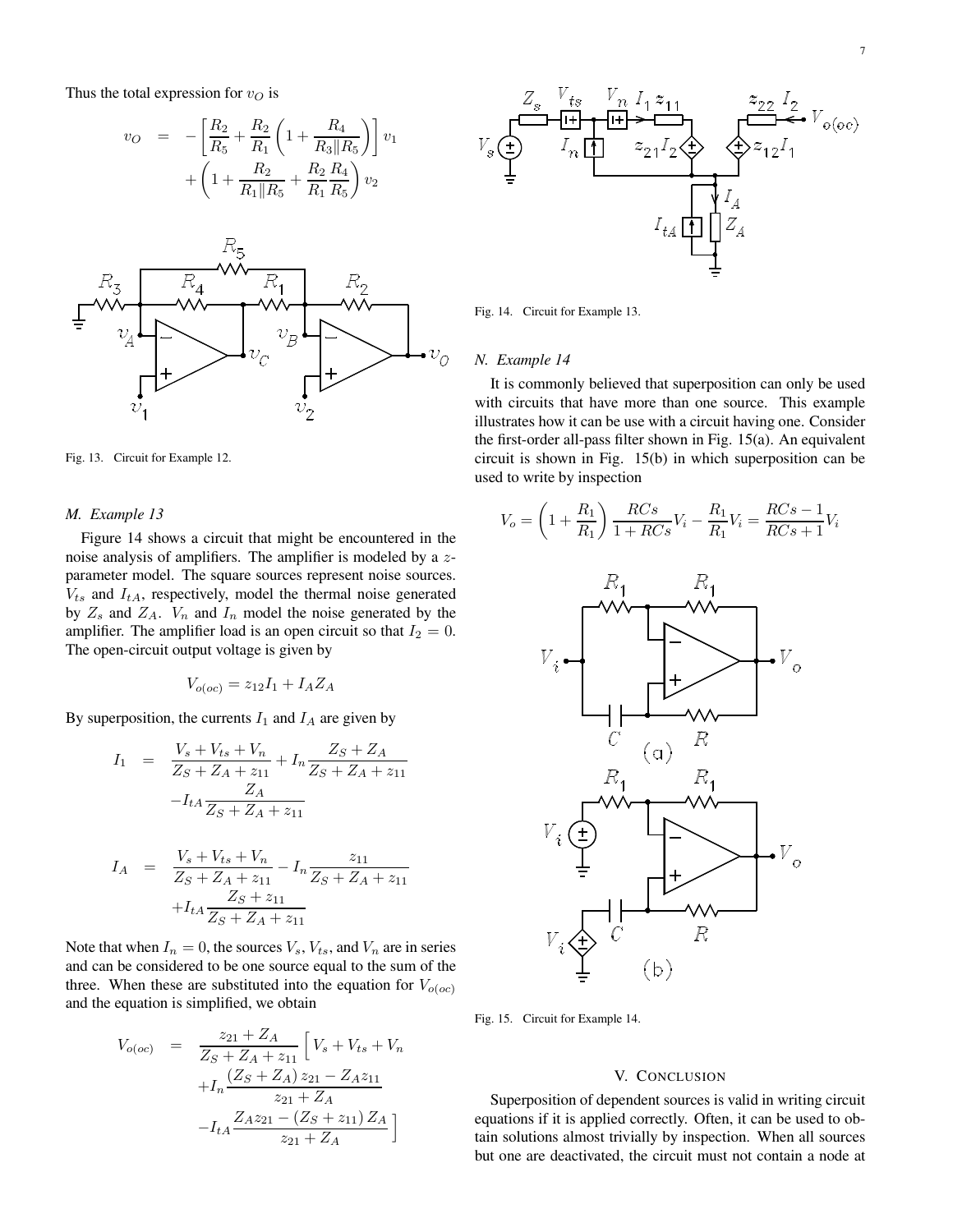which the voltage is indeterminate or a branch in which the current is indeterminate. In such cases, superposition cannot be used even if all sources are independent.

#### **REFERENCES**

- [1] C. K. Alexander & M. N. O. Sadiku, *Fundamentals of Electric Circuits* , New York: McGraw-Hill, 2004.
- [2] L. S. Bobrow, *Elementary Linear Circuit Analysis*, New York: Holt, Rinehart, and Winston, 1981.
- [3] R. L. Boylestad, *Introductory Circuit Analysis*, New York: Macmillan, 1994.
- [4] A. B. Carlson, *Circuits: Engineering Concepts and Analysis of Linear Electric Circuits*, Stamford, CT: Brooks Cole, 2000.
- [5] J. J. Cathey, *Schaum's Outlines on Electronic Devices and Circuits, Second Edition*, NY: McGraw-Hill, 2002.
- [6] C. M. Close, *The Analysis of Linear Circuits*, New York: Harcourt, Brace, & World, 1966.
- [7] R. C. Dorf & J. A. Svoboda, *Introduction to Electric Circuits, Sixth Edition*, New York: John Wiley, 2004.
- [8] A. R. Hambley, *Electrical Engineering Principles and Applications, Third Edition*, Upper Saddle River, NJ: Pearson Education, 2005.
- [9] W. H. Hayt, Jr., J. E. Kemmerly, & S. M. Durbin, *Engineering Circuit Analysis*, New York: McGraw-Hill, 2002.
- [10] M. N. Horenstein, *Microelectronic Circuits and Devices*, Englewood Cliffs, NJ: Prentice-Hall, 1990.
- [11] D. E. Johnson, J. L. Hilburn, J. R. Johnson, & P. D. Scott, *Basic Electric Circuit Analysis*, Englewood Cliffs, NJ: Prentice-Hall, 1995.
- [12] R. Mauro, *Engineering Electronics*, Englewood Cliffs, NJ: Prentice-Hall, 1989.
- [13] R. M. Mersereau & Joel R. Jackson, *Circuit Anasysis: A Systems Approach*, Upper Saddle River, NJ: Pearson/Prentice Hall, 2006.
- [14] M. Nahvi & J. Edminister, *Schaum's Outlines on Electric Circuits, Fourth Edition*, NY: McGraw-Hill, 2003.
- [15] J. W. Nilsson & S. A. Riedel, *Electric Circuits, Seventh Edition*, Englewood Cliffs, NJ: Prentice-Hall, 2005.
- [16] M. Reed & R. Rohrer, *Applied Introductory Circuit Analysis for Electrical and Computer Engineers*, Upper Saddle River, NJ: Prentice-Hall, 1999.
- [17] A. H. Robins & W. C. Miller, *Circuit Analysis: Theory and Practice, Third Edition*, Clifton Park, NY: Thomson Delmar Learning, 2004.
- [18] R. E. Scott, *Linear Circuits*, New York: Addison-Wesley, 1960.
- [19] K. L. Su, *Fundamentals of Circuit Analysis*, Prospect Heights, IL: Waveland Press, 1993.
- [20] R. E. Thomas & A. J. Rosa, *The Analysis and Design of Linear Circuits, Second Edition*, Upper Saddle River, NJ: Prentice-Hall, 1998.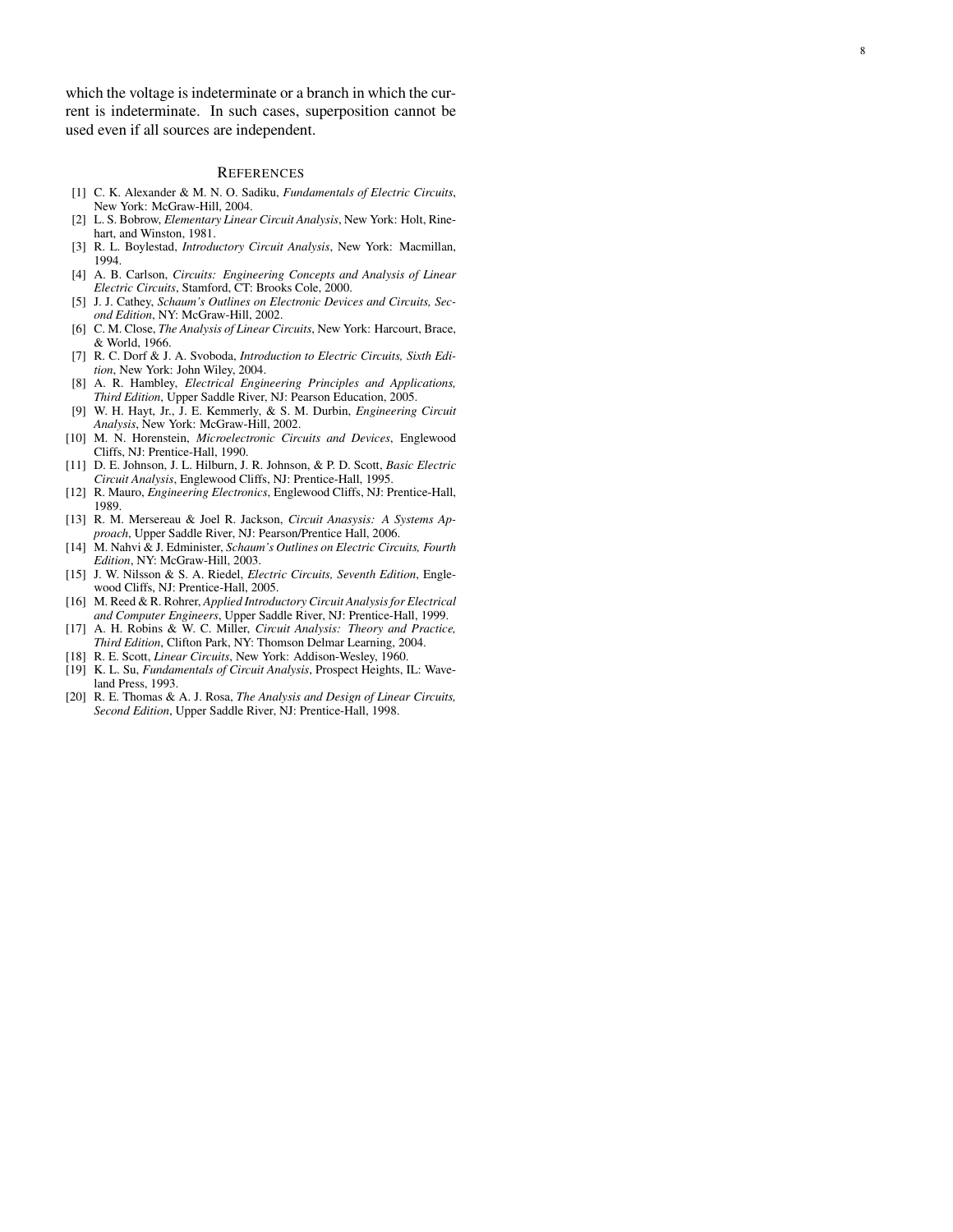

**IEEE TRANSACTIONS ON EDUCATION** 

PLEASE REPLY TO: Department of Electrical and **Computer Engineering** University of Colorado Boulder, CO 80309-0425 (303) 492-8225, 8845; fax: (303) 492-2758

 $7/25/94$ 

Prof. W. Marshall Leach Georgia Institute of Technology School of Electrical and Computer Engineering Atlanta, GA 30332-0250

Re: Trans. on Ed. ms. # 94-103

Dear Prof. Leach,

After evaluation of your manuscript, 'On the Application of Superposition to Circuits Containing Controlled Sources,' I feel that I must reject it for publication in the IEEE Transactions on Education. Enclosed are reviewer comments to help explain our decision.

We appreciate your interest in the Transactions and hope that you will continue to consider it a desirable place to publish your work.

Very truly yours,

Juanty J. Barnes

Frank S. Barnes Editor

FSB/ck